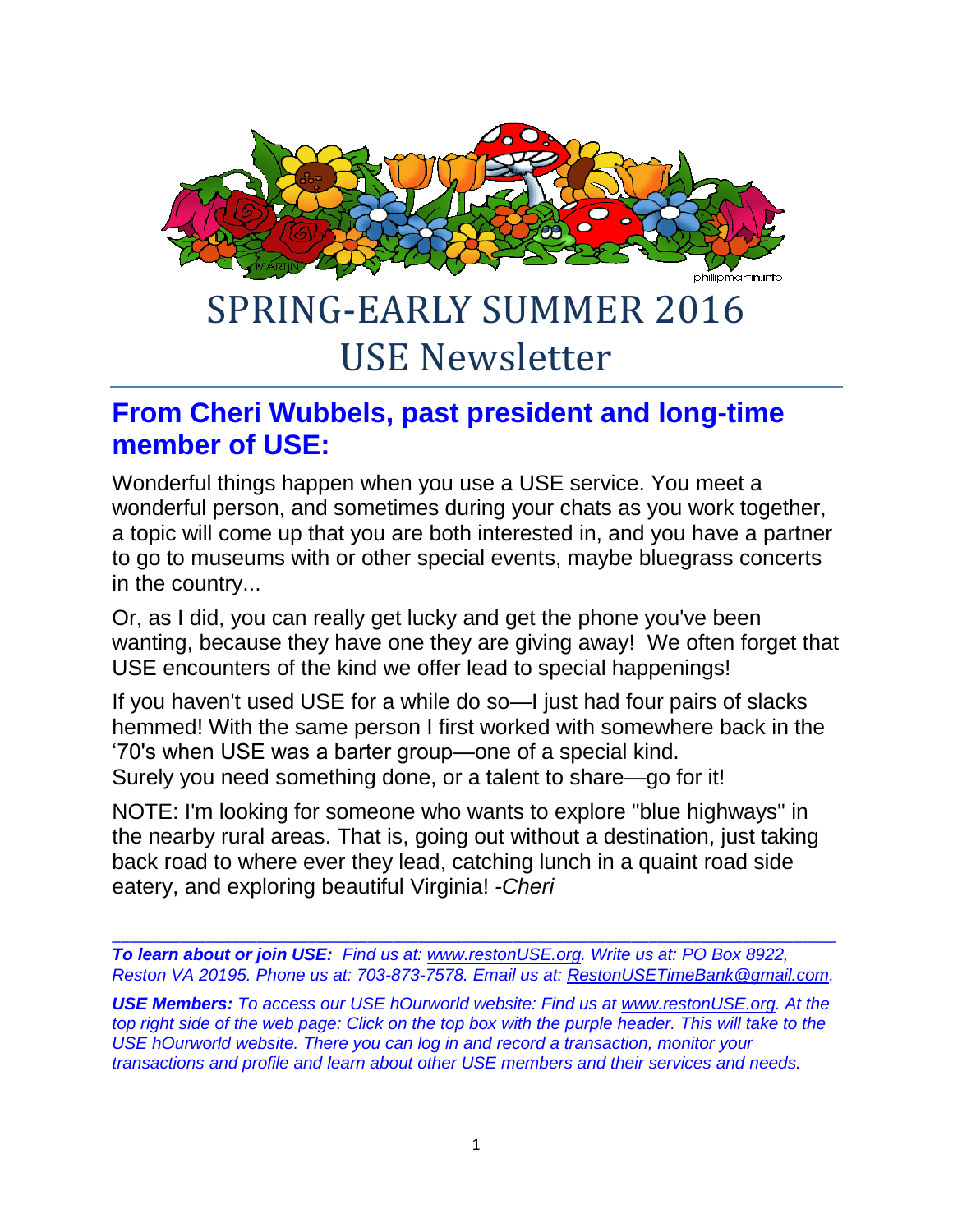#### **From Helen Vance, our new Board member and Secretary:**

As we plan summer vacations, consider these USEful services you can offer or request:

- Deadhead flowers so they don't stop blooming
- Water indoor plants, outside flowers, vegetables, lawn
- Pet sitting dogs, cats, birds, bunnies, or ... ?
- Collect mail
- Pickup newspapers
- Harvest produce
- Fill bird feeders

A little neighborly help goes a long way to a truly relaxing vacation!

#### **Thoughts from Lloyd Aguero, a long-time USE member:**

#### **USE lifetime friends**

I am a blessed man for the friends I have met/made thru USE:

Cheri Wubbels. Years ago, I needed plant/flower/garden support. I called Cheri for help to transplant cactus and potted flowers. Cheri had such a friendly, family persona; I knew I would call her again. WOW!!! I was scheduled for heart surgery, which was complicated due to potential kidney failure. I was in recovery for 21 days. Cheri cared for three outside gardens  $+$  all inside plants. Quite a responsibility. All was well upon my return home.

Ellie Fusaro. Ellie needed a ride to eye doctor, wait for her in office, return home. I was able to provide support. Ellie called for rescue of USE from the scrap heap. I responded. We have remained close through USE fellowship.

Thank you. Lloyd Aguero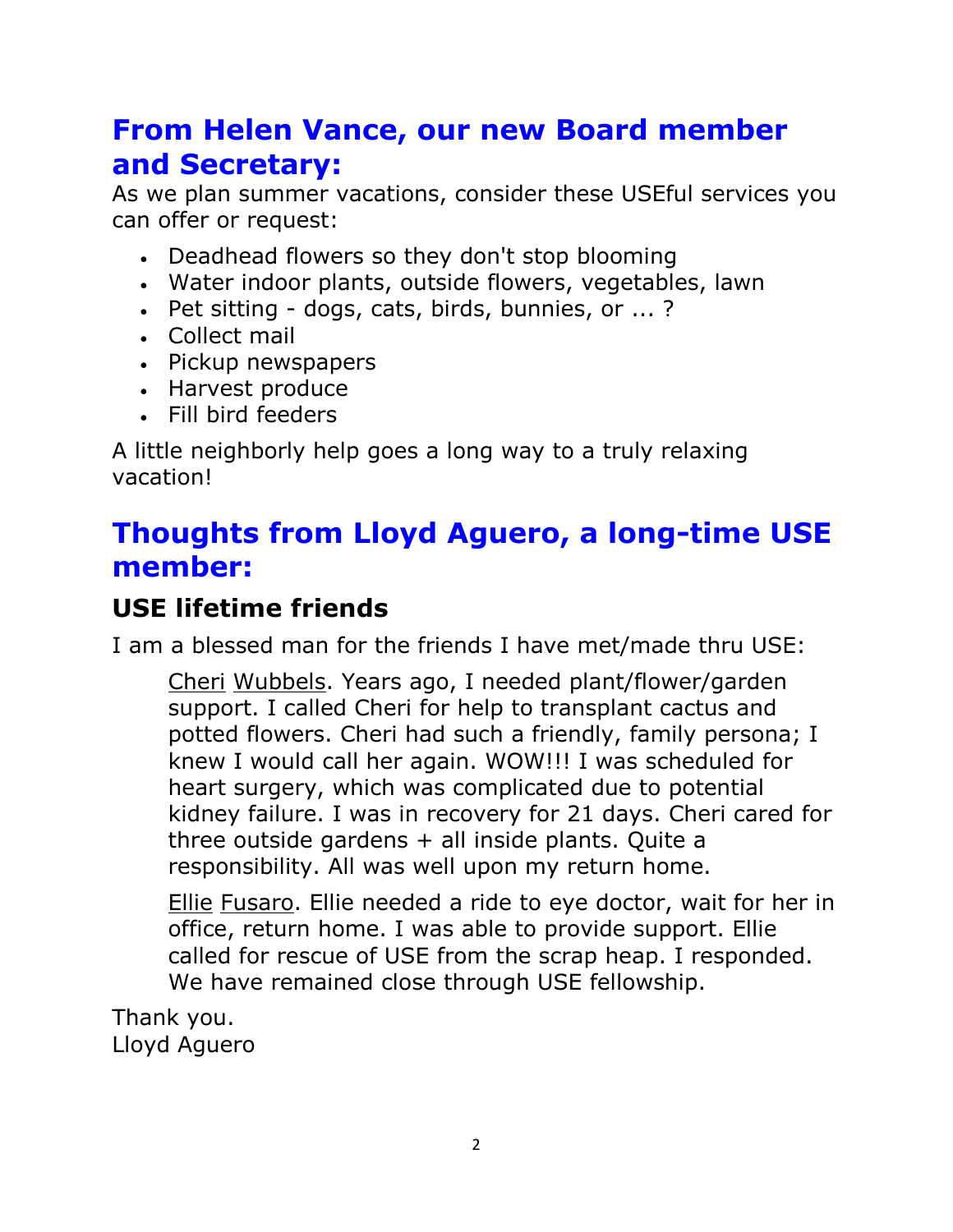

#### **The USE Board is happy to welcome three new members:**

- **Helen Vance - Secretary**
- **Cassandre Durocher - Membership Engagement Chair**
- **Janet Cochran - New Member & Transition Coordinator**

#### **AND**

#### **Our Newest Members to USE:**

- **Tonia Sanders**
- **Maggie Weber**
- **Keisha Walls**
- **Cassandre Durocher**
- **Page Meade**
- **Monica Bocaner**
- **Patricia Lala**
- **Rose Candela**
- **Gabe Kajeckas**

**We're happy to report that Cassandre Durocher has already volunteered to join our USE Board (see above). We look forward to working with you, Cassandre!**

#### **Welcome One and All!**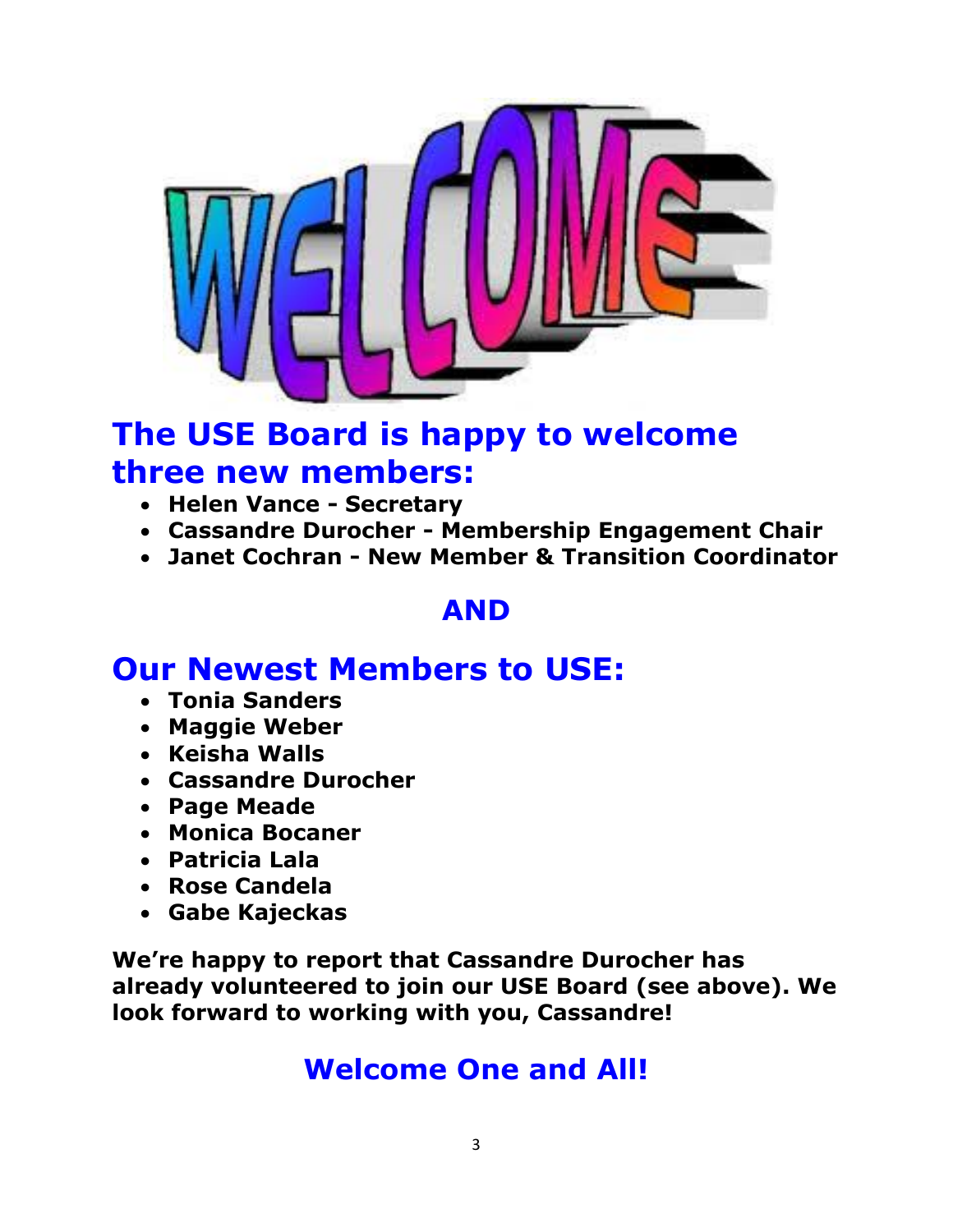#### **Count and log in your Transaction Hours!!**

This is important! It is the sum of members' hours that show the health of our organization. It helps us and the rest of the community know how we are doing. So even if you are exchanging with a close friend who is also a USE member, your exchanges count! Log them into hOurworld!

We have published instructions on doing this in the past. But if you are still having trouble, call on one of the USE Board members for help. It isn't as hard as it may look. And one of us can walk you through the process.

#### **Estimate of USE Transaction Hours - January 2016 to June 14, 2016:**

| Rides/Transportation           | 35             |
|--------------------------------|----------------|
| Organizing                     | 22             |
| <b>Child Care</b>              | 21             |
| <b>Home Repairs</b>            | 19.5           |
| Sewing                         | 17             |
| Cooking/Food Help              | 8              |
| Legal/Financial Help           | $\overline{7}$ |
| <b>Computer Assistance</b>     | 6              |
| Pet Care                       | 6              |
| Writing/Research/Publishing    | 4              |
| <b>Other Help</b>              | 12             |
| <b>Total Member-to-Member</b>  |                |
| <b>Transaction Hours</b>       | 157.50         |
| <b>Service Hours to Reston</b> |                |
| <b>USE</b>                     | 172.25         |
| <b>TOTAL Service Hours</b>     | 329.75         |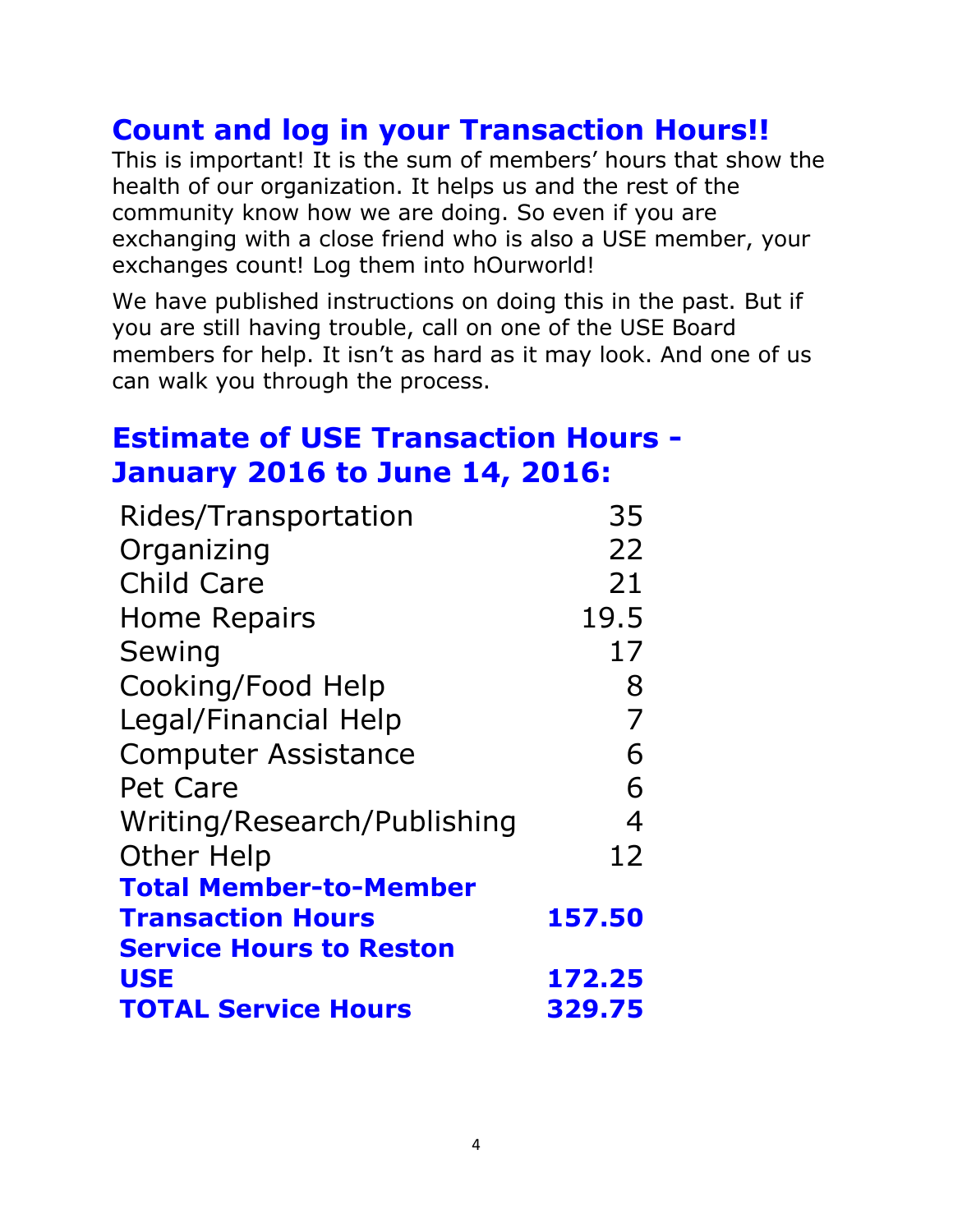## **USE in the Community**



#### **The USE information table is up and running beneath our brand new, large and colorful umbrella at the 2016 Reston Farmers Market! Look for us between 8:00 a.m. and noon on Saturday mornings at Lake Anne Plaza.**

We will be at our usual corner between the SNAP table and Julio, the man who sells sunglasses. Be sure to stop by and chat. Bring your friends, too. It's fun! The market is hopping! And, who knows? Maybe they will want to join USE!

Of course, we will be looking for volunteers to help out at the table for an hour or two each week. If you are available ...and interested in telling others in our community about USE, we'd be so very glad to have you! Barbara Berlage will be making calls. When she calls you, we hope you'll say "Yes," to an hour or two. Then come on down and have fun with other USE friends. We're looking forward to a great season!

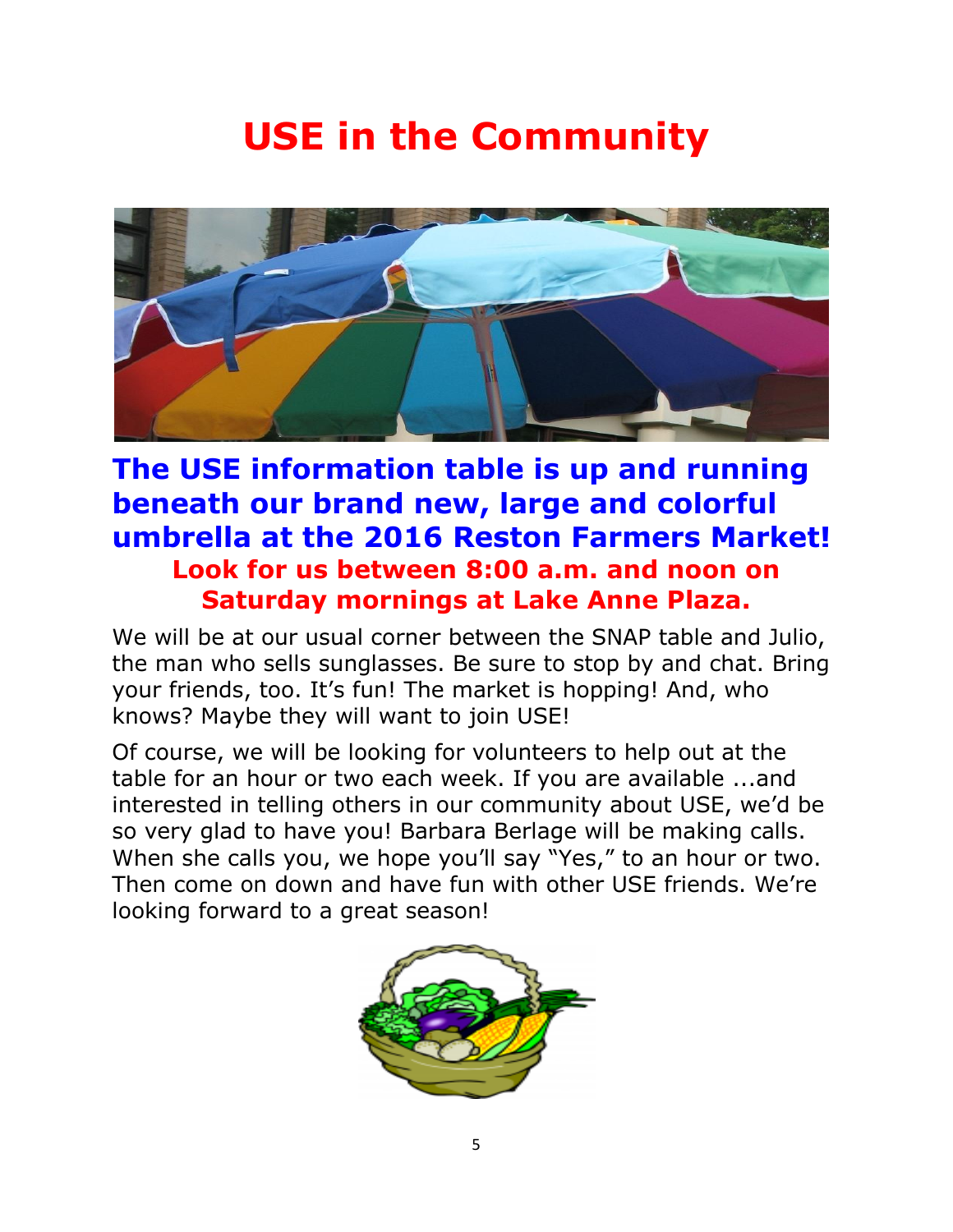#### **To make things even more interesting and**

**fun,** Alan Krishnan – our treasurer on the USE Board, and the manager for our farmers' market table – has once again made an unbeatable offer. He says:

"EVERY hour you volunteer at the table will get you one credit for entry in a lucky draw for one week at my Beach Condo at the Outer Banks of North Carolina (OBX, Kill Devil Hills) which sleeps 6 in a 2BR, 2BA condo, and only a short walk across the road to the beach! Everyone who volunteers a minimum of 5 hours at the table will receive a complimentary invitation to a Bollywood Movie Night and Dinner after the Farmers' Market season is over (those who do not volunteer may attend for a \$10 donation to USE.) So it's a great deal to volunteer. Come one! Come all!

Such a great offer has got to be hard to ignore. With so many incentives, there's no excuse not to volunteer!

#### **Remember: You earn USE credit hours for the time you spend volunteering at the market!**

#### **AND**

#### **USE will have our information table set up for families interested in joining USE at the:**

#### **Back-to-School Bash at South Lakes High School on August 13th, from 11 a.m. – 2 p.m.**

**Stop and say hello if you are at this event. And if you can help us disseminate information about USE to friends and neighbors, please let us know. We'd be glad to have you.**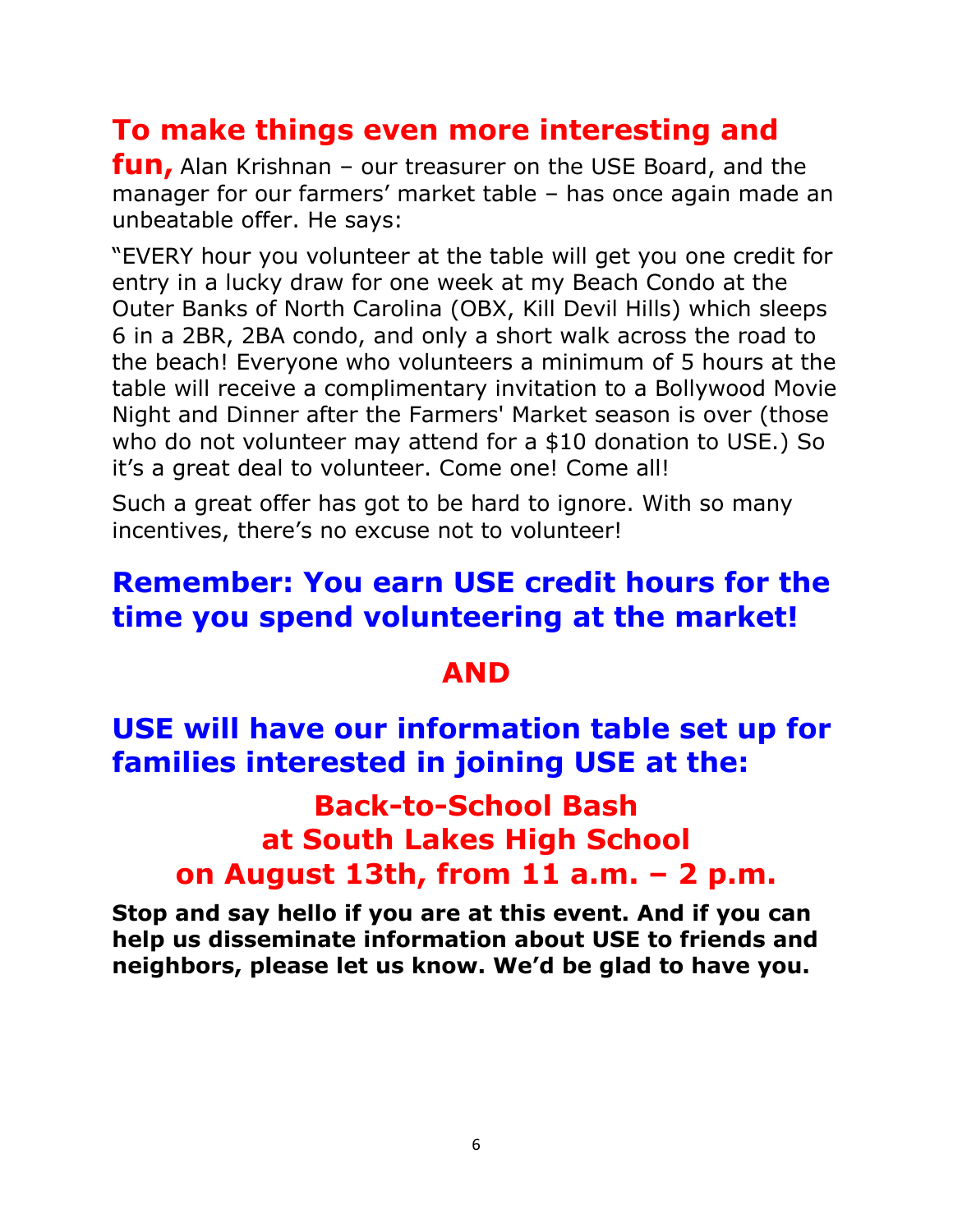# **Don't Forget!**

#### **Mark Your Calendars**

## **NOW**

#### **for the September Potluck Picnic!**

**Saturday, September 17th, 4 – 8 p.m. North Hills Picnic Pavilion 1325 North Village Road, Reston 20194.**

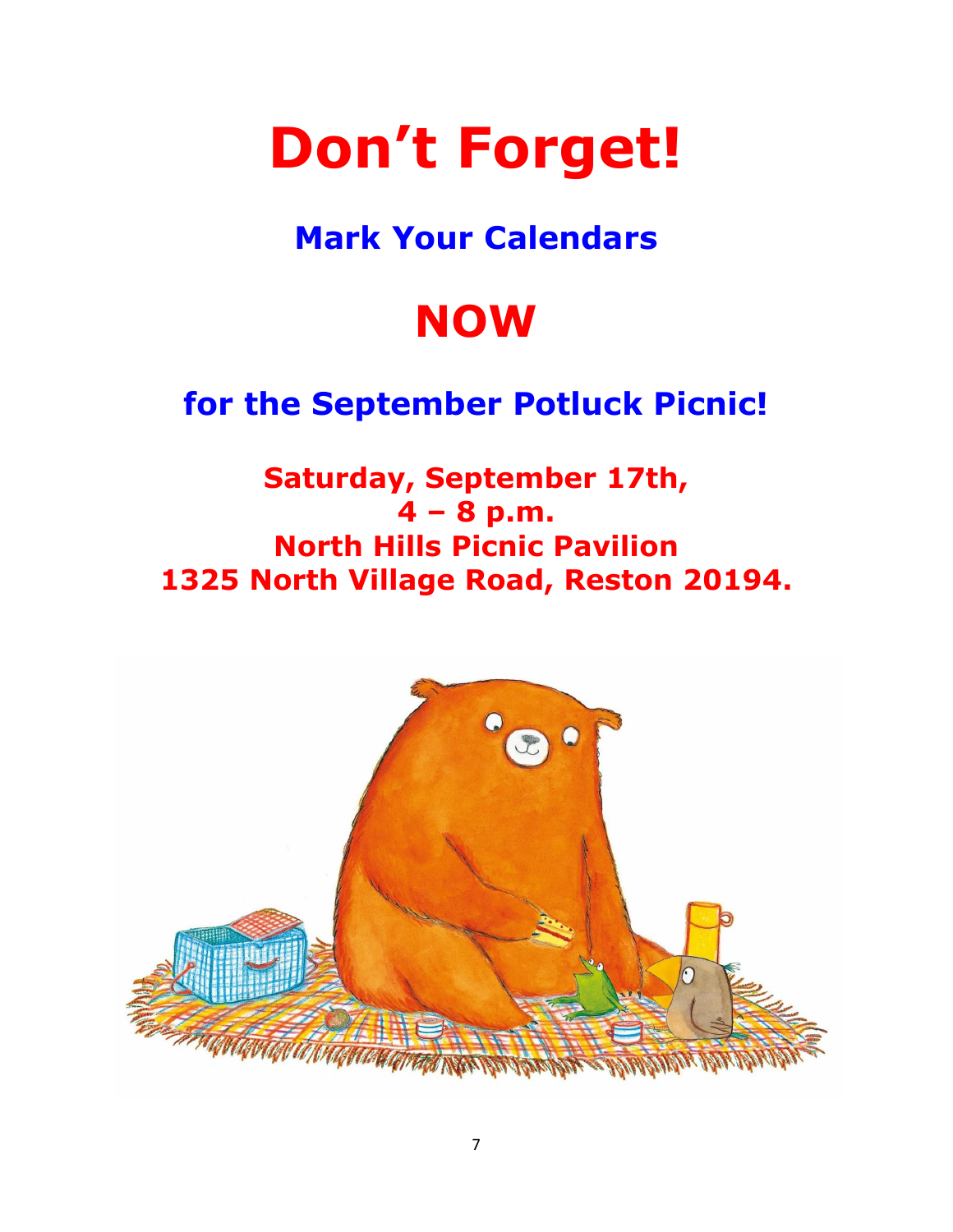#### **From Cheri Wubbels, Chair of the Care Committee**

*If any of our USE members have a family member who has Alzheimer's or dementia, or if you know anyone who is a caretaker for someone with that illness, here are two free seminars that should provide better understanding and teach techniques that lessen the hardship of caretaking.*

*Contact Cheri at [mediavip@aol.com](mailto:mediavip@aol.com) if you are interested in attending with USE Care Committee members:*

1. On **September 29th**, there is a free conference being offered by the Alzheimer's Foundation of America. This will be an interactive educational conference for family members and professional caregivers, individuals with dementia and the community, to be held from 9 a.m. to 3 p.m., at The Whittemore House, 1526 New Hampshire Ave NW, Washington, DC. Here's the registration and information site:

[http://www.alzfdn.org/registration/concepts-in-care](http://www.alzfdn.org/registration/concepts-in-care-educational-conference-washington-d-c/?utm_source=E-newsletter+June+6&utm_campaign=E-newsletter+6-6&utm_medium=email)[educational-conference-washington-d-c/?utm\\_source=E](http://www.alzfdn.org/registration/concepts-in-care-educational-conference-washington-d-c/?utm_source=E-newsletter+June+6&utm_campaign=E-newsletter+6-6&utm_medium=email)[newsletter+June+6&utm\\_campaign=E-newsletter+6-](http://www.alzfdn.org/registration/concepts-in-care-educational-conference-washington-d-c/?utm_source=E-newsletter+June+6&utm_campaign=E-newsletter+6-6&utm_medium=email) [6&utm\\_medium=email.](http://www.alzfdn.org/registration/concepts-in-care-educational-conference-washington-d-c/?utm_source=E-newsletter+June+6&utm_campaign=E-newsletter+6-6&utm_medium=email)

2. Also, on **November 11th** (Veterans' Day), the Northern Virginia Dementia Care Consortium Annual Conference will be held in Alexandria. Watch for more information on this.

#### **Let USE Hear from YOU!**

If you have a USE anecdote to tell, experience to relate, information to share or questions to ask, please contact any USE Board member or send me an email at [mkbwrk1@hotmail.com.](mailto:mkbwrk1@hotmail.com)

Remember: USE is really all about YOU! *-Kathy Bush Newsletter Editor*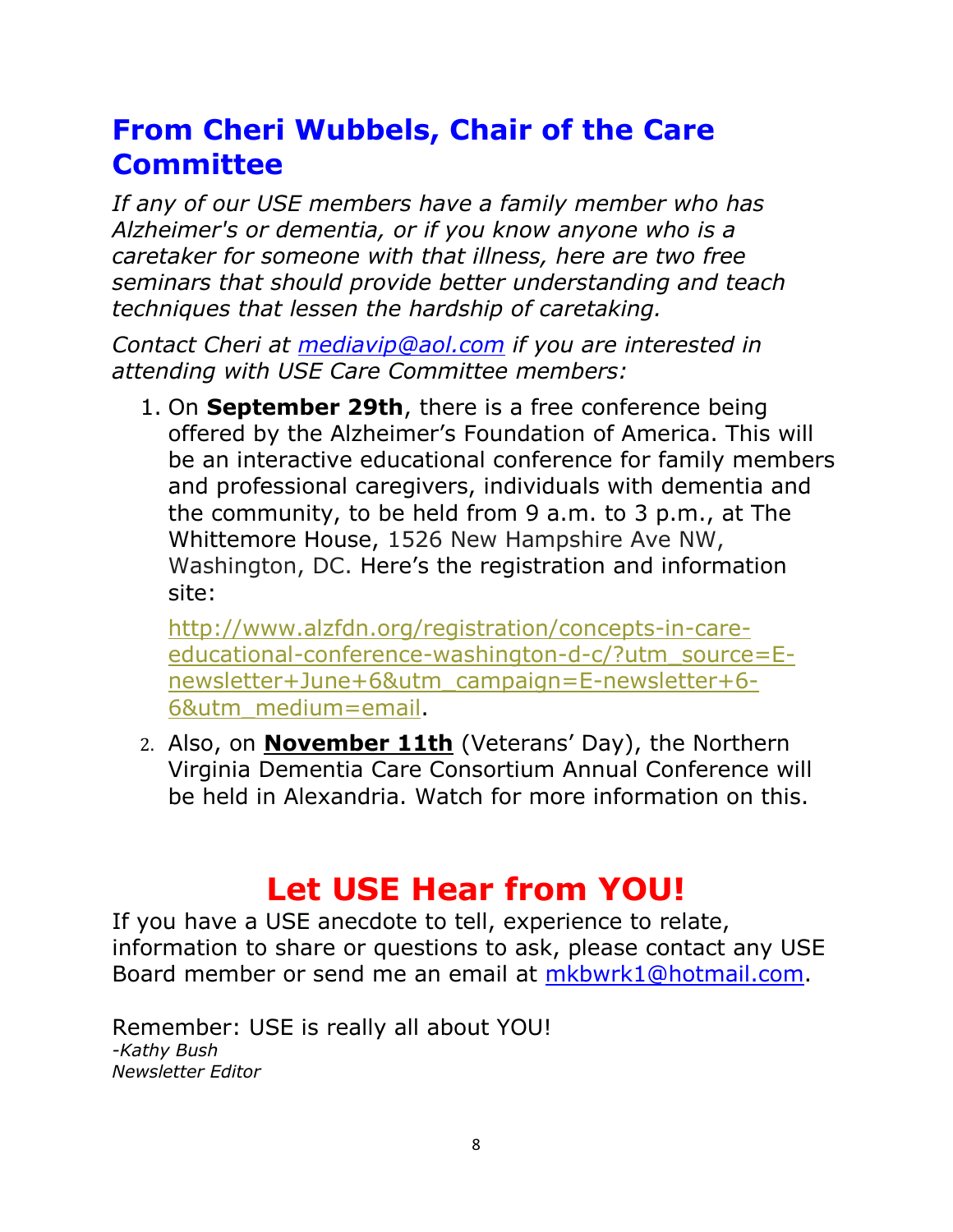#### **From our President, Lorelei Cheung: Birthdays & USE**

Have you added your birthday to hOurworld yet? If not, please do!

Below are the two main reasons why we need your birthday:

- 1) In order to plan better activities, events and get-togethers, the Board needs a more detailed understanding of the ages in our membership.
- 2) There has been some discussion about requesting in-kind donations from local businesses, organizations and local government. When making the case for



such donations, it helps to have more information about some of the demographics of Reston USE.

To add your birthday, you will need to log into hOurworld. From the Home screen, select "Account." Then select "Profile." You should then find "Birthdate" in the left-hand column. Enter your birth date and then select "Save changes" at the bottom.

In terms of security, hOurworld encrypts all of its information. The Board would prefer accurate information. But the most important piece of information for us is the birth year. The rest can be estimated if desired. Even the birth year can be estimated by a year (either greater than or less than your actual birth year).

Thank you in advance for taking the time to update your profile! Please contact Lorelei Cheung at [lorelei.cheung@gmail.com](mailto:lorelei.cheung@gmail.com) if you have any questions regarding inputting your birthday into hOurworld.